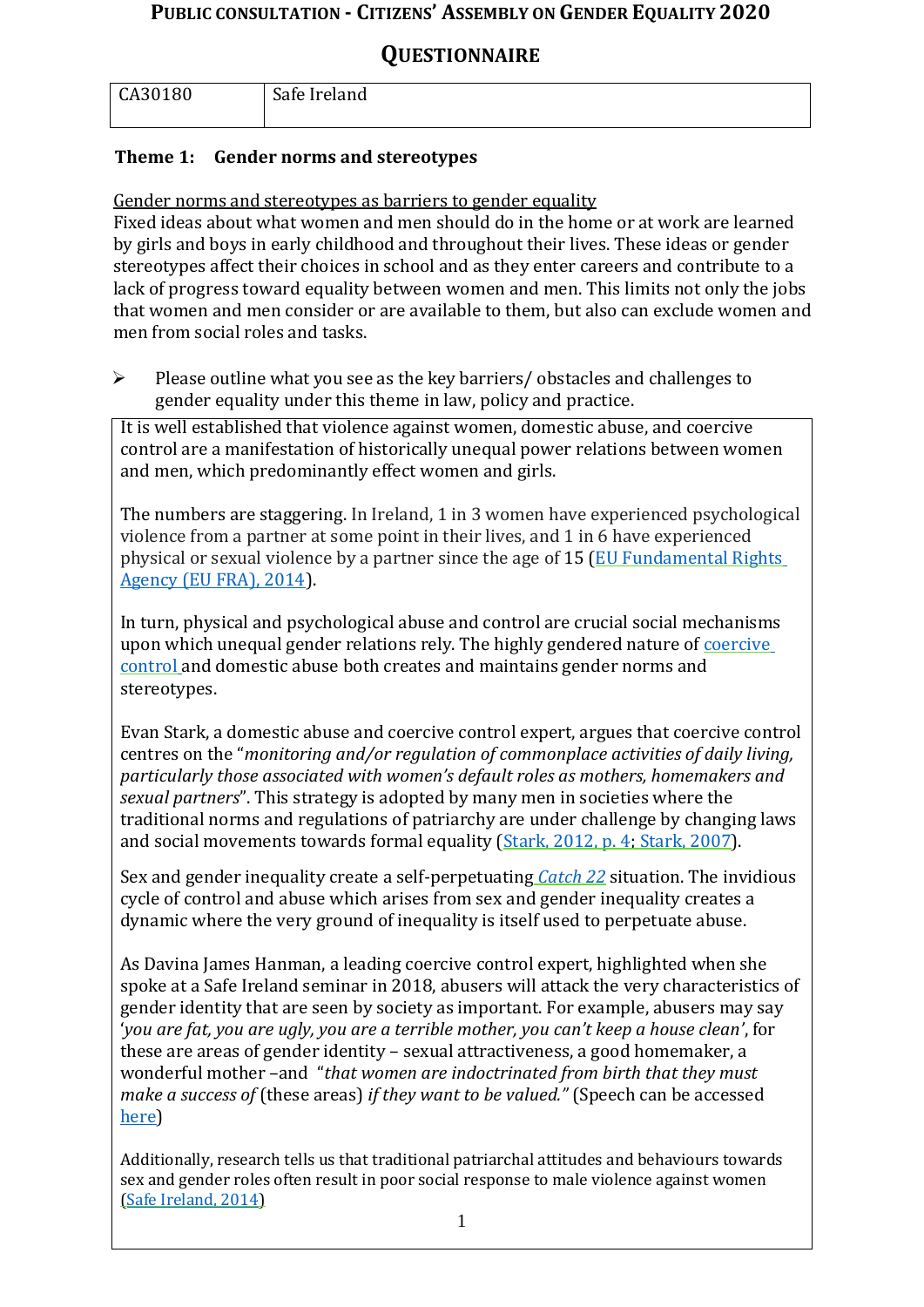Recent Safe Ireland research indicates that a significant number of people continue to hold hierarchical views of the roles and responsibilities of women and men, with some of the most traditional patriarchal views being expressed by younger people - *[Gender Matters 2019.](https://www.safeireland.ie/policy-publications/%23dflip-df_7296/1/)*

26% of young people aged 16 - 25 believe that a male should be head of the household, while 25% believed that males should earn more – in order to support a family. Safe Ireland is currently examining this research to help us better understand these trends. Beliefs and attitudes towards gender equality remain stubbornly sexist.

In line with the findings of our research, but perhaps even more stark, the current United Nation's Development Programme's report *[Tackling Social Norms: A game](http://hdr.undp.org/sites/default/files/hd_perspectives_gsni.pdf) [changer for gender inequalities](http://hdr.undp.org/sites/default/files/hd_perspectives_gsni.pdf)* (2020) found that "*91% of men and 86% of women show at least one clear bias against gender equality in areas such as politics, economic, education, intimate partner violence and women's reproductive rights*"(pg. 8). Data from 75 countries worldwide showed that ,on average, gender biases are growing instead of shrinking and that there appears to be a backlash against women's rights.

In terms of how gender biases play out across the private/public spheres, our research report *[The Lawlessness of the Home](https://www.safeireland.ie/policy-publications/%23dflip-df_5238/1/)* (2014) found that implicit gender bias and stereotyping have detrimental impacts on the outcome of women's attempts to secure protection from our courts.

In one case, a court accompaniment worker said that, in her experience, a woman who has lived with violence has to be: *"White, compliant, not too angry. You know, somebody who seems kind of beaten down and passive?* (If) *You go in there advocating for yourself as a strong woman - that's one thing you don't do…"* (p.53, 2014).

This stereotyping in turn influences people's demeanour and approaches to the legal system. Women may become what they are expected to be and men do too.

 $\triangleright$  Please identify the steps to be taken to address the issues raised and who should address them (e.g. the state, private sector, education system etc.)

Please see our recommendations in the 'further comments' box

#### **Theme 2: Work: Occupational segregation by gender, gender discrimination and the gender pay gap**

Women and men are often concentrated into different kinds of jobs and within the same occupations, women are often in work that is less well paid and has less opportunities for career advancement. Women often work in areas where they can work part-time so as to fit in with their caring responsibilities. While many men work in low paid jobs, many professions dominated by women are also low paid, and professions that have become female-dominated have become lower paid. This worsens the gender pay gap (the average difference between the wages of women and men who are working).

 $\triangleright$  Please outline what you see as the key barriers/ obstacles and challenges to gender equality under this theme in law, policy and practice.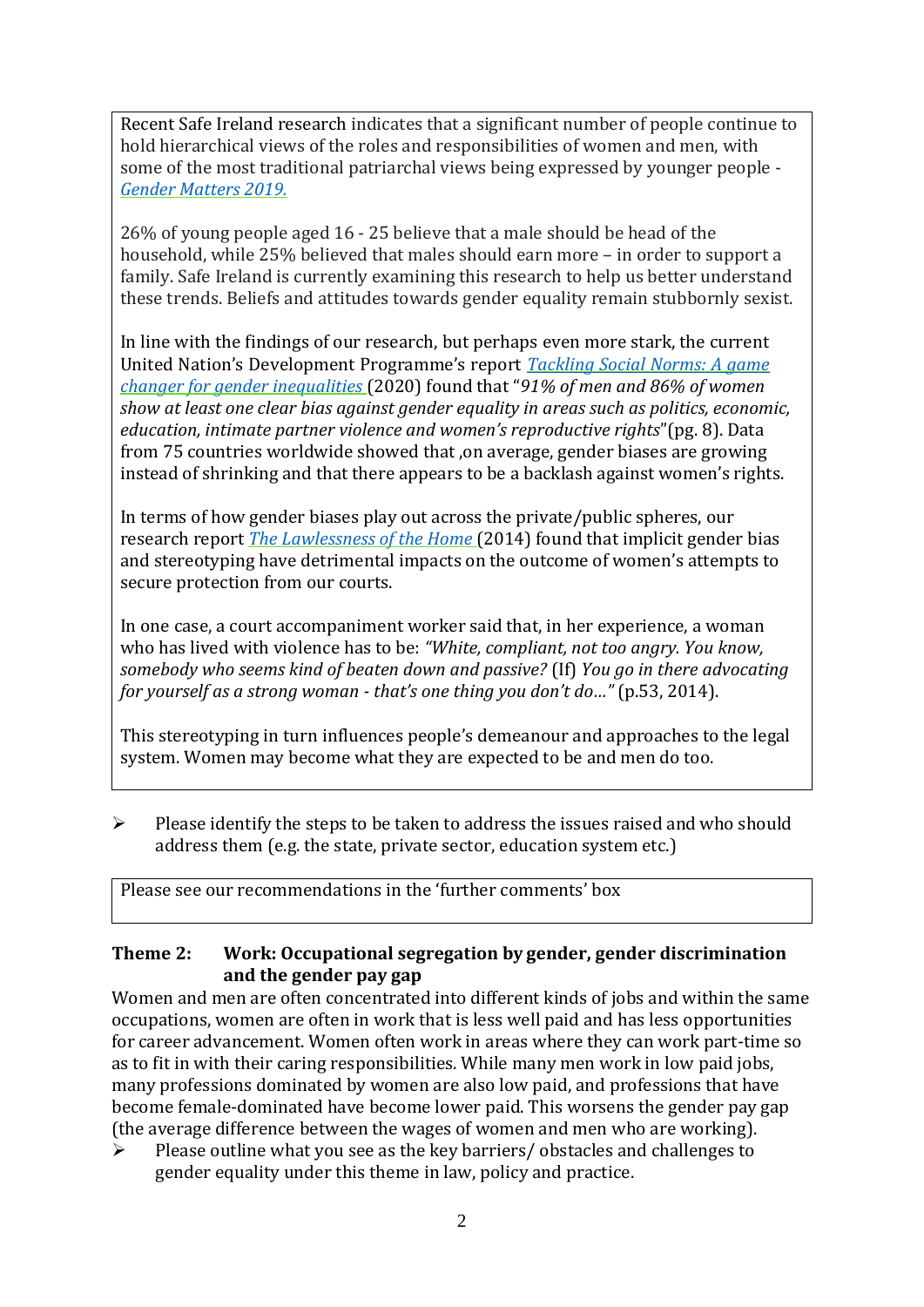Active participation in work or education for women experiencing domestic abuse and coercive control is impeded by their partners controlling behaviour, by stress, and other trauma-inducing impacts from violence.

*[The workplace impacts of domestic violence and abuse](https://www.vodafone.com/content/dam/vodcom/images/homepage/kpmg_report_workplace_impacts_of_domestic_violence_and_abuse.pdf)* (Vodafone/ KPMG, 2019) found that 23,000 Irish working women had experienced domestic abuse in the previous 12 months.

Within the survey, participants were asked about the ways in which domestic violence and abuse impacted their work performance. 26% stated their work decreased in quality, 39% felt they were less productive and that they were unable to fulfil their potential. Almost half (47%) were distracted and found it hard to concentrate at work, 26% couldn't perform as well as before the abuse started, and 9% couldn't perform well at work because of an injury.

Safe Ireland's 2019 research on *Estimating the Costs of Intimate Partner Violence*  (*forthcoming*) found that in some cases women were directly prevented by their abuser from working, or were unable to work due to illness or injury caused by the abuse.

The research found that twice the number of women were unemployed after the abusive relationship compared to when the relationship started. Some of these women chose to leave work simply to care for their children in these environments. However, the majority had been driven into unemployment because of illness/injury as a result of intimate partner violence (IPV) or because the perpetrator prevented them from working, stalling their careers.

The financial impact of IPV on women's productivity, in the form of lost earnings and lost output, also emerged as significant for participants in this study. The vast majority were prevented from working, forced to work part-time, or to take sick leave, while others became ill as a result of the abuse. For instance, Megan\* would have returned to full-time work following the birth of her first child if her ex-partner had also cared for their children. Instead, she has had to work part-time for the last eighteen years. She also took a two-year leave of absence due to a psychological breakdown, which she attributed to the abuse she was enduring at thattime. Participants also reported missed days of work and/or difficulties concentrating atwork. (*Estimating the Costs of Intimate Partner Violence,* Safe Ireland, *forthcoming*)

As a further example, a 2014 pan-Canadian survey titled *[Can work be Safe when Home](http://makeitourbusiness.ca/sites/makeitourbusiness.ca/files/DVWork_Survey_Report_2014_EN.pdf) [Isn't](http://makeitourbusiness.ca/sites/makeitourbusiness.ca/files/DVWork_Survey_Report_2014_EN.pdf)* which surveyed 8,429 people exploring the impacts of domestic violence in the workplace found that more than a third of respondents reported experiencing DV; among them, more than a third reported that DV affected their ability to get to work, and more than half reported that it continued at or near work. Most reported that DV negatively affected their performance. Almost all respondents, regardless of DV experience, believed that it impacts victims' work lives.

In addition, sexual harassment in the work place negatively impacts women's abilities to participate fully in the workplace. The [EU Fundamental Rights Agency \(FRA\)](https://fra.europa.eu/en/publications-and-resources/data-and-maps/survey-data-explorer-violence-against-women-survey) study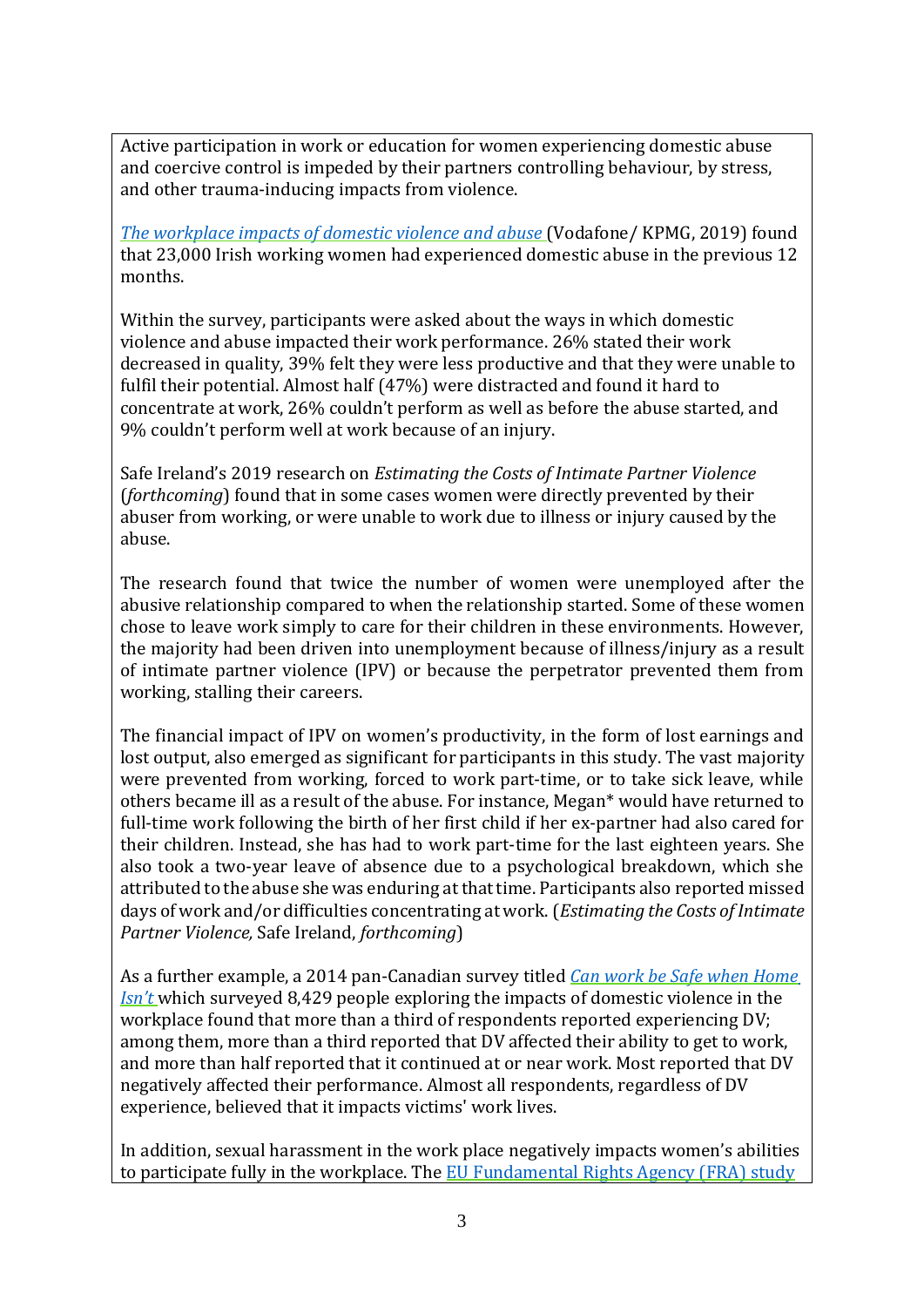(2014) found that for 26% of women who had experienced sexual harassment since they were 15, that 1 in 4 of the perpetrators was someone in an employment context and 63% were male.

\*not her real name

 $\triangleright$  Please identify the steps to be taken to address the issues raised and who should address them (e.g. the state, private sector, education system etc.)

Please see our recommendations in the 'further comments' box below.

#### **Theme 3. Care, paid and unpaid, as a social and family responsibility**

Care -- the social responsibility of care and women and men's co responsibility for care, especially within the family

Women remain disproportionately responsible for unpaid care and often work in poorly paid care work. For working parents or [lone parents, b](https://aran.library.nuigalway.ie/bitstream/handle/10379/6044/Millar_and_Crosse_Activation_Report.pdf?sequence=1&isAllowed=y)alancing paid work with parenting and or caring for older and dependent adults presents significant challenges. Women are [most disadvantaged by these challenges, y](https://eige.europa.eu/gender-equality-index/game/IE/W)et men also suffer from lack of opportunities to share parenting and caring roles. Despite recent legislation and policy initiatives to support early years parental care, [inequalities in the distribution of unpaid](https://www.ihrec.ie/app/uploads/2019/07/Caring-and-Unpaid-Work-in-Ireland_Final.pdf) [care c](https://www.ihrec.ie/app/uploads/2019/07/Caring-and-Unpaid-Work-in-Ireland_Final.pdf)ontinue between women and men. The cost of childcare has been identified as a particular barrier to work for women alongside responsibilities of caring for older relatives and dependent adults.

 $\triangleright$  Please outline what you see as the key barriers/ obstacles and challenges to gender equality under this them in law, policy and practice.

Caring for family may trap women in the home with little access to resources.

Earning power or access to resources are crucial for women to be able to leave abusive situations. Women who participated in our research on *Estimating the Costs of Intimate Partner Violence (forthcoming)*, indicated that loss of financial independence was an important factor which prevented them from leaving an abusive relationship.

As mentioned previously, domestic abuse and coercive control reinforces traditional gender roles where women are forced into a subordinate role. Women may often be forced into taking responsibility for care work because they are prevented from accessing work outside the home, or because they have been coerced by their abuser to do so.

This research also found that in keeping with the regulatory regimes identified by [Stark \(2007,](https://books.google.ie/books/about/Coercive_Control.html?id=DvbhBwAAQBAJ&printsec=frontcover&source=kp_read_button&redir_esc=y%23v%3Donepage&q&f=false) several women were subject to their ex-partners' rules and demands in terms of their care work in the home. Criticism and punishment were commonplace when unachievable standards were set by the abuser, and not met.

Parenting in the context of domestic abuse and coercive control can be extremely difficult and, while many women strive to protect their children, the impacts on children cannot be avoided.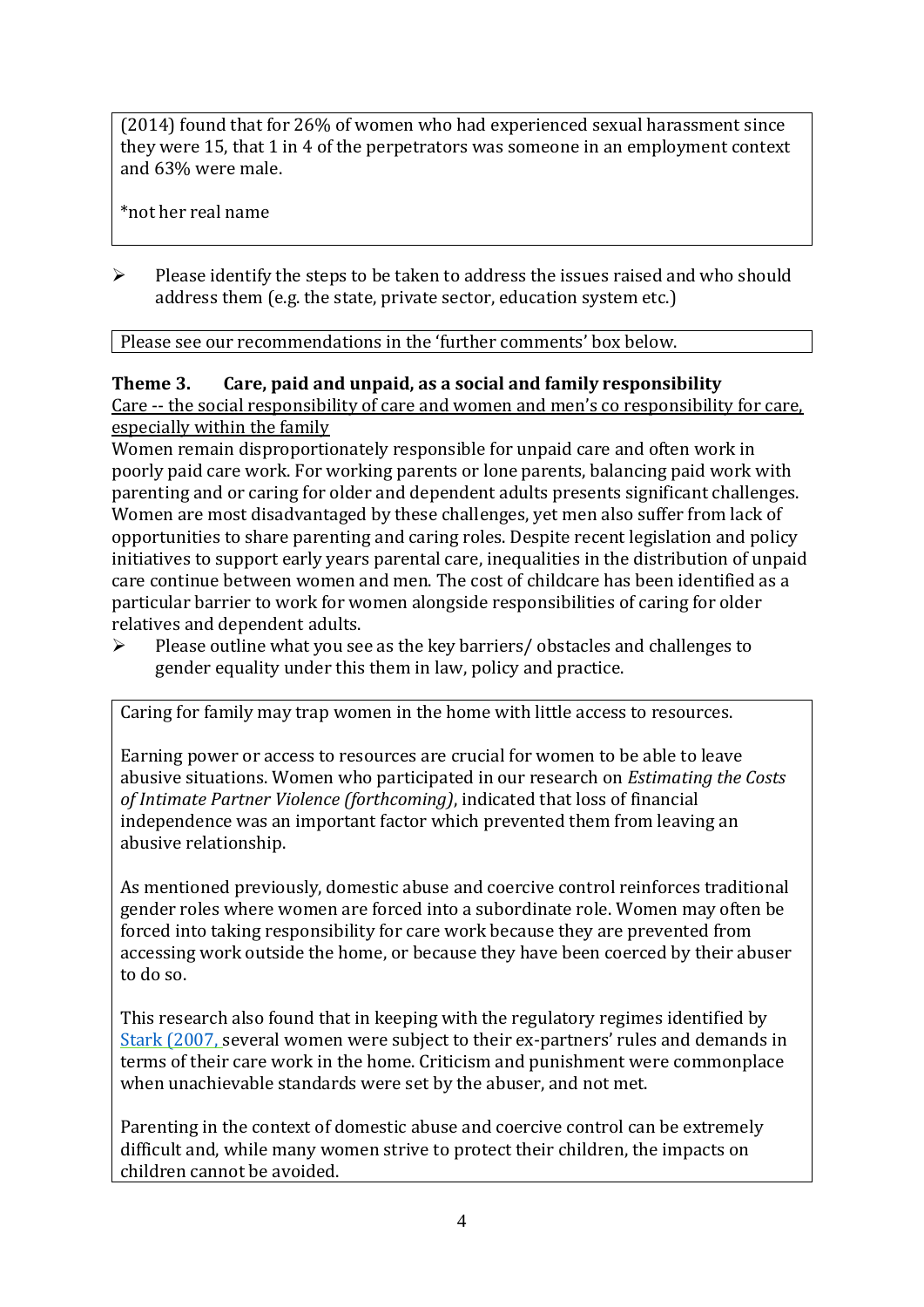$\triangleright$  Please identify the steps to be taken to address the issues raised and who should address theme (e.g. the state, private sector, education system etc.)

Please see our recommendations in the 'further comments' box below.

#### **Theme 4: Women's access to, and representation in, public life and decision making**

Ensure women's participation and representation in decision-making and leadership in the workplace, political and public life

Women are systematically underrepresented in leadership in [economic](https://eige.europa.eu/gender-equality-index/2019/compare-countries/power/2/bar) and [political](https://eige.europa.eu/gender-equality-index/2019/compare-countries/power/1/bar) [decision-](https://eige.europa.eu/gender-equality-index/2019/compare-countries/power/1/bar)making. Despite the introduction of a candidate gender quota (through the system of party funding) for national political office, and [initiatives](https://betterbalance.ie/) to support women's access to corporate decision-making roles, men continue to dominate leadership positions. There are also issues to be considered around how media represents women and men.

 $\triangleright$  Please outline what you see as the key barriers/ obstacles and challenges to gender equality under this theme in law, policy and practice.

Gender based violence is often a barrier to women progressing in leadership roles or participating in public life.

Similar to the impacts that domestic abuse and coercive control have on women's ability to actively participate in the workforce, it also has major implications for women's access to leadership and decision making. When we think of the qualities needed to progress in leadership – confidence, self-belief, optimism and positivity they are often the very traits that are eroded by domestic abuse and coercive control.

[Coercive control](https://www.safeireland.ie/wp-content/uploads/coercive-control-leaflet-A6-folded-proof-v2.pdf) is a persistent and deliberate pattern of behaviour by an abuser over a prolonged period of time designed to achieve obedience and create fear. It may include coercion, threats, stalking, intimidation, isolation, degradation and control. It may also include physical and/or sexual violence. Coercive control is all about making a woman's world smaller – trapping her, restricting her independence and freedom. A controlling partner may shut out her friends and family, control her movements, micro-manage what she eats or wears, restrict her access to money – all the time chipping away at her confidence and destroying her self-respect.

A Safe Ireland study from 2015, *[Healing from Domestic Violence and Trauma,](https://www.safeireland.ie/policy-publications/%23dflip-df_5277/1/)* offered a detailed picture of how trauma devastates quality of life for women, even after years away from the abuse. Participants in this research were found to be experiencing depression, sadness, anxiety, fear, anger, loneliness, and out of body feelings - long after the abuse had ended. The journey out of this is complex, individual, and needs support.

Echoing this, our research on *Estimating the Costs of Intimate Partner Violence (forthcoming)* found that women's self-worth and trust were also damaged as a result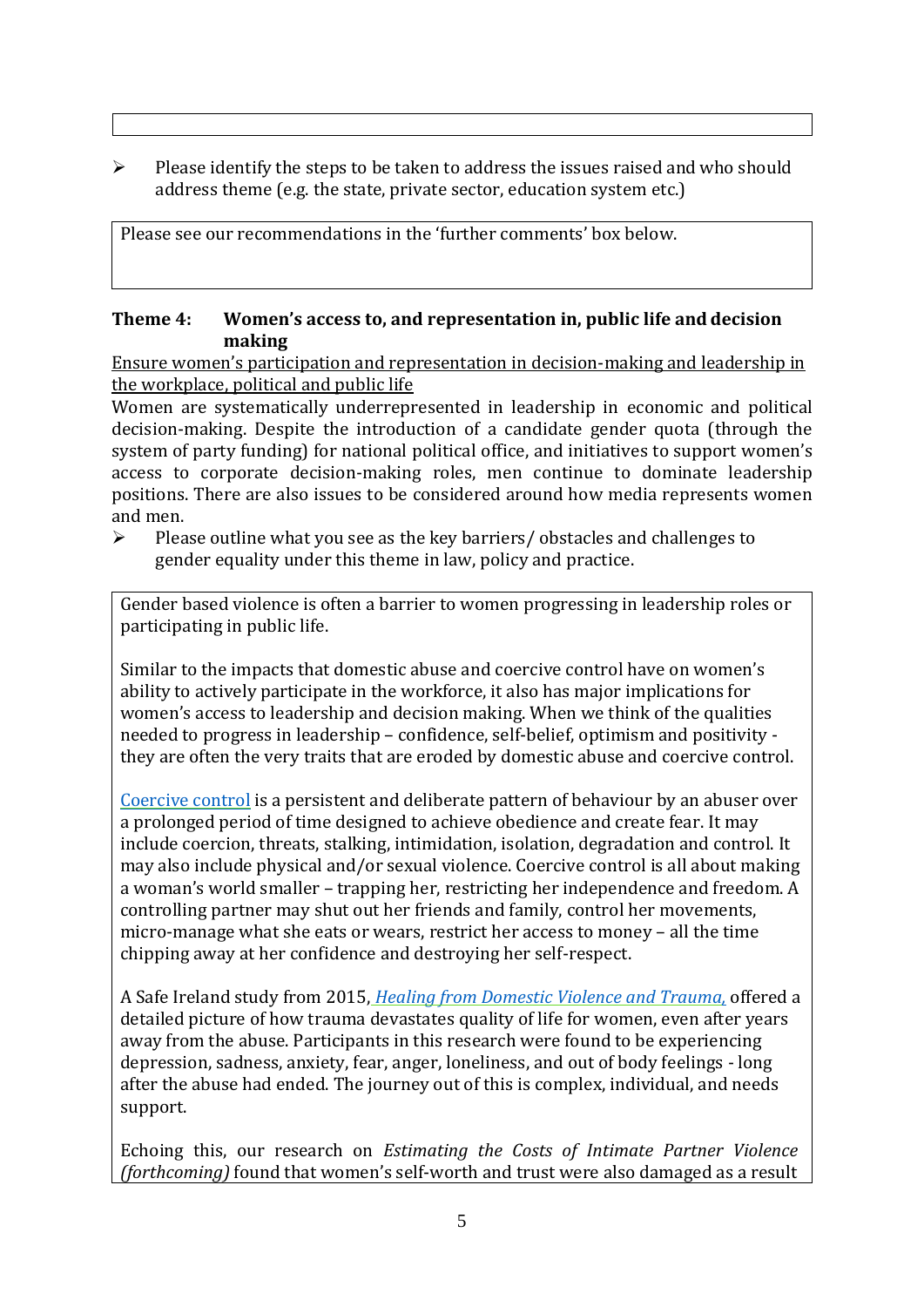of the abuse they had experienced which made it difficult for them to re-establish or build new networks of support. This loss of self-esteem and trust has significant consequences for the capability of IPV survivors , and their recoveries, and has cascading impacts on overall human capital within our societies.

The [EU FRA study](https://fra.europa.eu/en/publications-and-resources/data-and-maps/survey-data-explorer-violence-against-women-survey) (2014) previously referenced found that 23% of women in Ireland experienced controlling behaviour by a partner. The long term psychological consequences for women who experienced violence by a partner included loss of selfconfidence (55%), feeling vulnerable (49%), anxiety (35%) and depression (33%). Furthermore, 1 in 5 women (19%) had experienced some form of sexual harassment in the immediate 12 months prior to being interviewed, rising to 1 in 2 women experiencing some form of sexual harassment since they were 15.

 Please identify the steps to be taken to address the issues raised and who should address them (e.g. the state, private sector, education system etc.)

Please see our recommendations in the 'further comments' box below.

## **5. Where does gender inequality impact most?**

To conclude we would be interested in your response to the following question: In which area do you think gender inequality matters most?

Please rank the following in order of importance, 1 being the most important:

| Paid work                |                    |
|--------------------------|--------------------|
| Home & family life       |                    |
| Education                | $1$ <sub>---</sub> |
| Politics and public life | $1_{--}$           |
| Media                    | $\mathbf{1}$ .     |
| Caring for others        |                    |
| Justice                  |                    |

 $\triangleright$  Please outline the reasons for your answer below:

Scaling these domains is an ineffective measure – they intersect differently for every woman, depending on the versions and strengths of misogyny, sexism and patriarchy she lives in, across domains.

In a single women's life, they can converge to devastating effect – for example, negotiating Family and Criminal Courts as a result of domestic, sexual or gender based violence.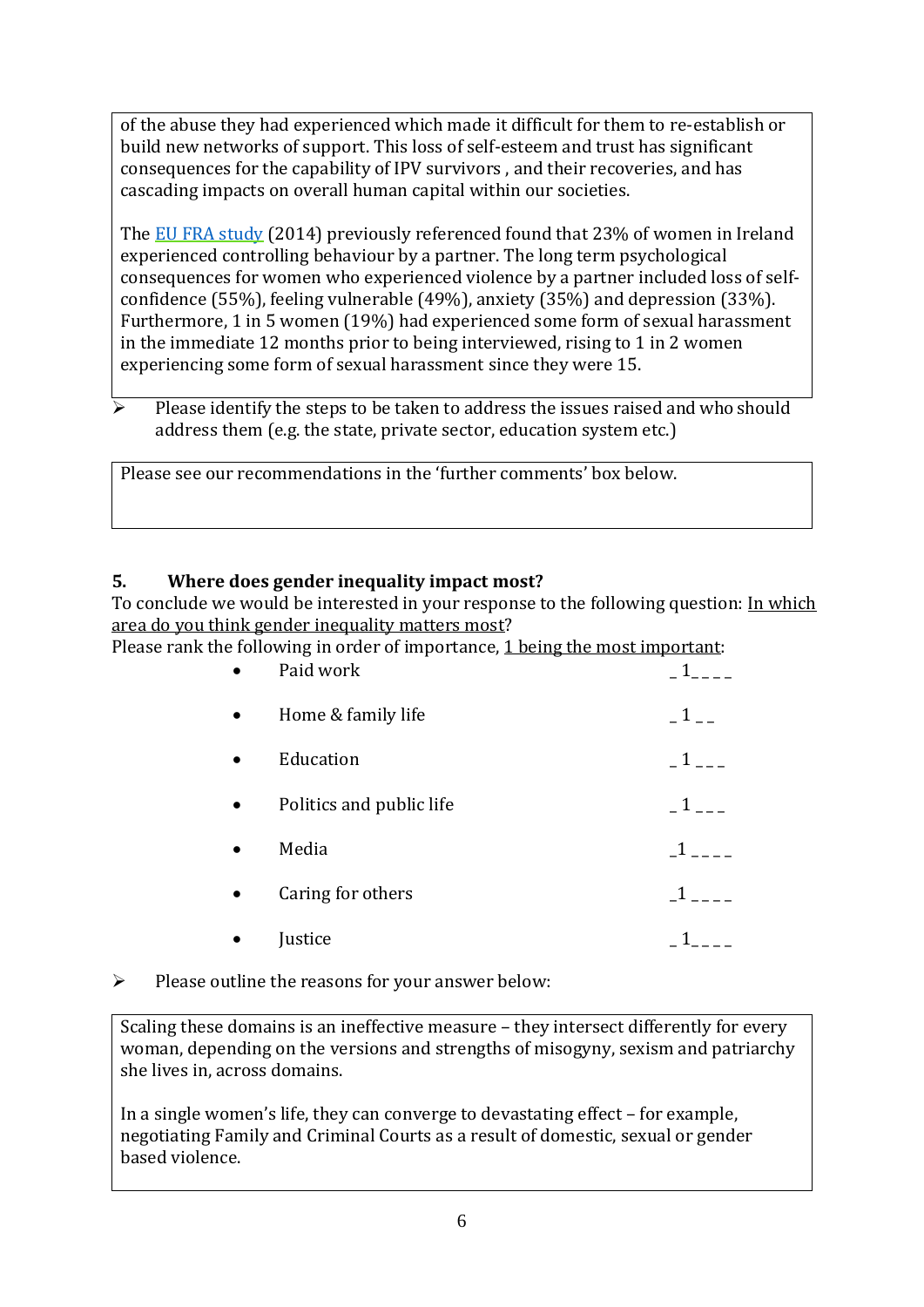Any woman may live in a malign patriarchal home, work in a 'soft-sexist' environment, but encounter a misogynistic legal infrastructure. Females and women in any domain are hierarchically disadvantaged.

 $\triangleright$  Please include any further comments or observations you may have here.

### **About Safe Ireland**

Safe Ireland is a national social change agency working to end gender based violence, with a specific focus on male violence against women in intimate/domestic relationships. It has a nation-wide member network of 38 refuge and support services for the domestic abuse sector.

We believe that a fundamental source of all violence arises from gender hierarchies, stereotypes and inequalities in the home. We also believe that the single biggest barrier to achieving gender equality and human rights for women is the high prevalence of gender based violence, with its wider personal, family, social and economic impacts.

We are working to make Ireland the safest country in the world for women and children.

We collaborate in our work with 38 specialist frontline services (all members of Safe Ireland), with state agencies, civic society organisations, business, community, and cultural organisations throughout the country who wish to address this epidemic.

We work directly with women to bring their experiences and voices into research, policy, service development and violence prevention programmes. Our core strategic focus is to change culture and transform the response to gender based violence in Ireland and to progress towards realising our vision for a safe Ireland.

## **About this submission**

As an agency with specific expertise on domestic abuse and coercive control, we have prepared this submission to highlight the intrinsic link between domestic abuse and gender inequality. Violence against women and girls is a central, driving factor for gender inequality in Ireland.

This evidence based submission draws on much of our own recent research, along with international sources, the expertise of our member services, and the women and children they work with day in and day out.

Domestic abuse and coercive control negatively impacts all facets of a woman's life; her physical and mental health, her socioeconomic status, her participation in education, work and leadership. We know that any form of abuse and violence has negative effects on the brain, mind, spirit and body. We know this circulates and extends to and from communities, and within society at large, in a vicious feedback loop. A vast body of research has unequivocally established the